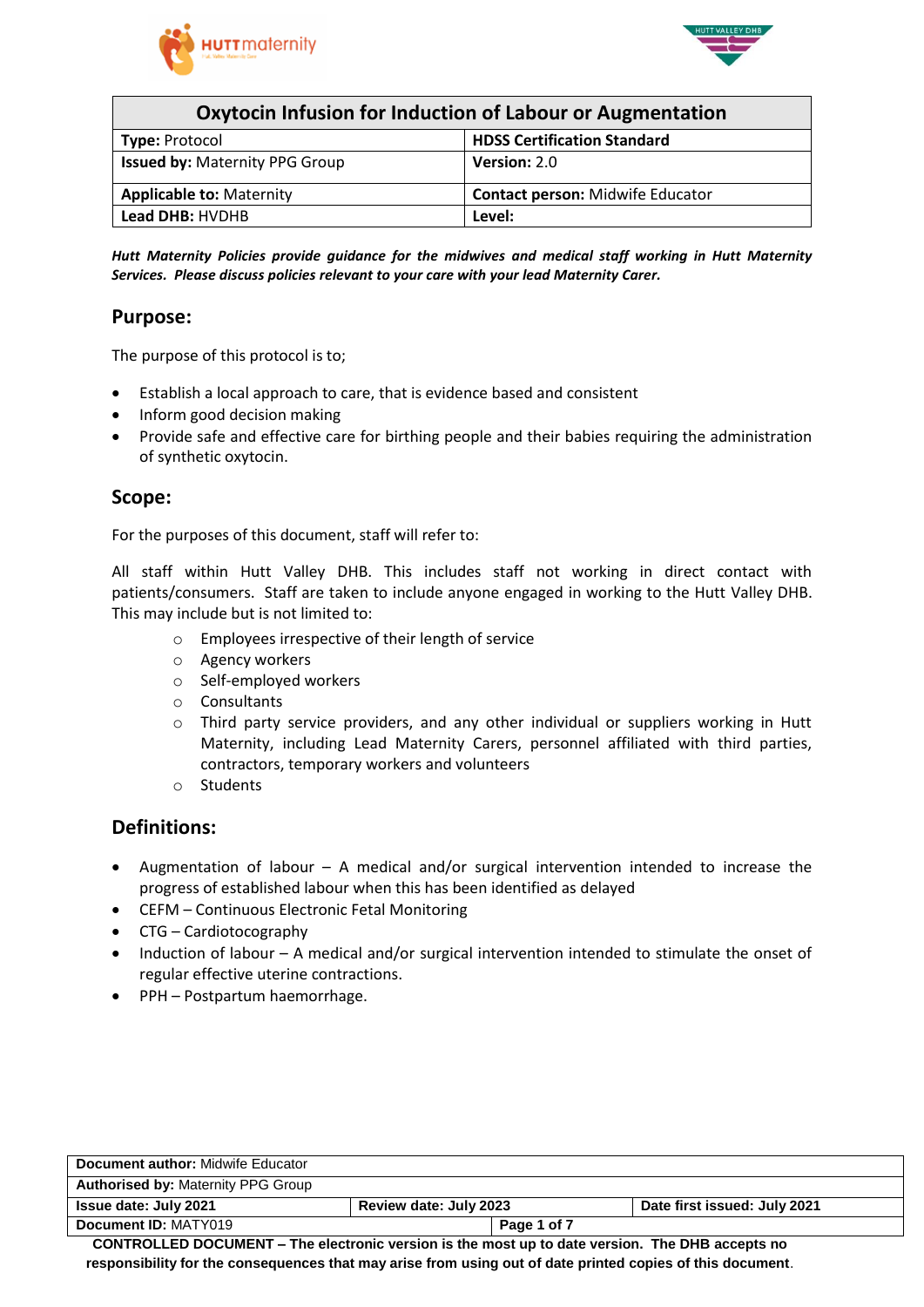



# **Roles and Responsibilities:**

- Oxytocin is prescribed by the obstetric team on the National Medication Chart.
- The prescribing obstetric team member will liaise with the birthing suite charge midwife/ ACMM to ensure that the birthing suite can safely accommodate an oxytocin infusion.
- The LMC midwife, or DHB midwife assigned to the care of the birthing person will administer and manage the oxytocin infusion and seek further consultation per the recommendations in this guideline.

## **Oxytocin Regimen for Induction or Augmentation of Labour**

### **Indications**

Induction of labour (see MATY035 Induction of Labour Guideline)Augmentation of established labour may be indicated after more conservative measures such as IV fluids, bladder and bowel care, mobilization, artificial rupture of membranes and adequate analgesia, have been taken without success

The decision to induce or augment labour involves a three-way discussion between the pregnant or birthing person, their LMC/labour care provider and the obstetric team *(as per Section 88 of the New Zealand Primary Maternity Services Notice 2007; Guidelines for Consultation with Obstetric and Related Medical Services)*. There is considerable variation in the progress of normal labour, and in birthing people who are coping well, with vital signs and fetal heartrate within normal parameters, there is no absolute indication for augmentation of labour.

### **Precaution**

For the following criteria an **in-person review by the obstetric team (and consultation with on-call SMO)** is required prior to commencement of oxytocin infusion and **a maximum dose documented in the plan and prescription**:

- Previous uterine scar/lower segment caesarean section
- High parity (greater than 4)
- Second stage of labour
- Cardiac disease and severe pre-eclampsia
- Severe renal impairment

### **Contraindications**

- Refusal of the proposed intervention by the pregnant/birthing person
- Known hypersensitivity to oxytocin
- When delay in delivery would compromise mother or baby
- Classical Caesarean Section or myomectomy with entry to endometrial cavity
- Obstructed labour
- Fetal distress
- Inability to proceed to Caesarean section should complications arise

| <b>Document author: Midwife Educator</b>  |                        |             |                              |
|-------------------------------------------|------------------------|-------------|------------------------------|
| <b>Authorised by: Maternity PPG Group</b> |                        |             |                              |
| Issue date: July 2021                     | Review date: July 2023 |             | Date first issued: July 2021 |
| Document ID: MATY019                      |                        | Page 2 of 7 |                              |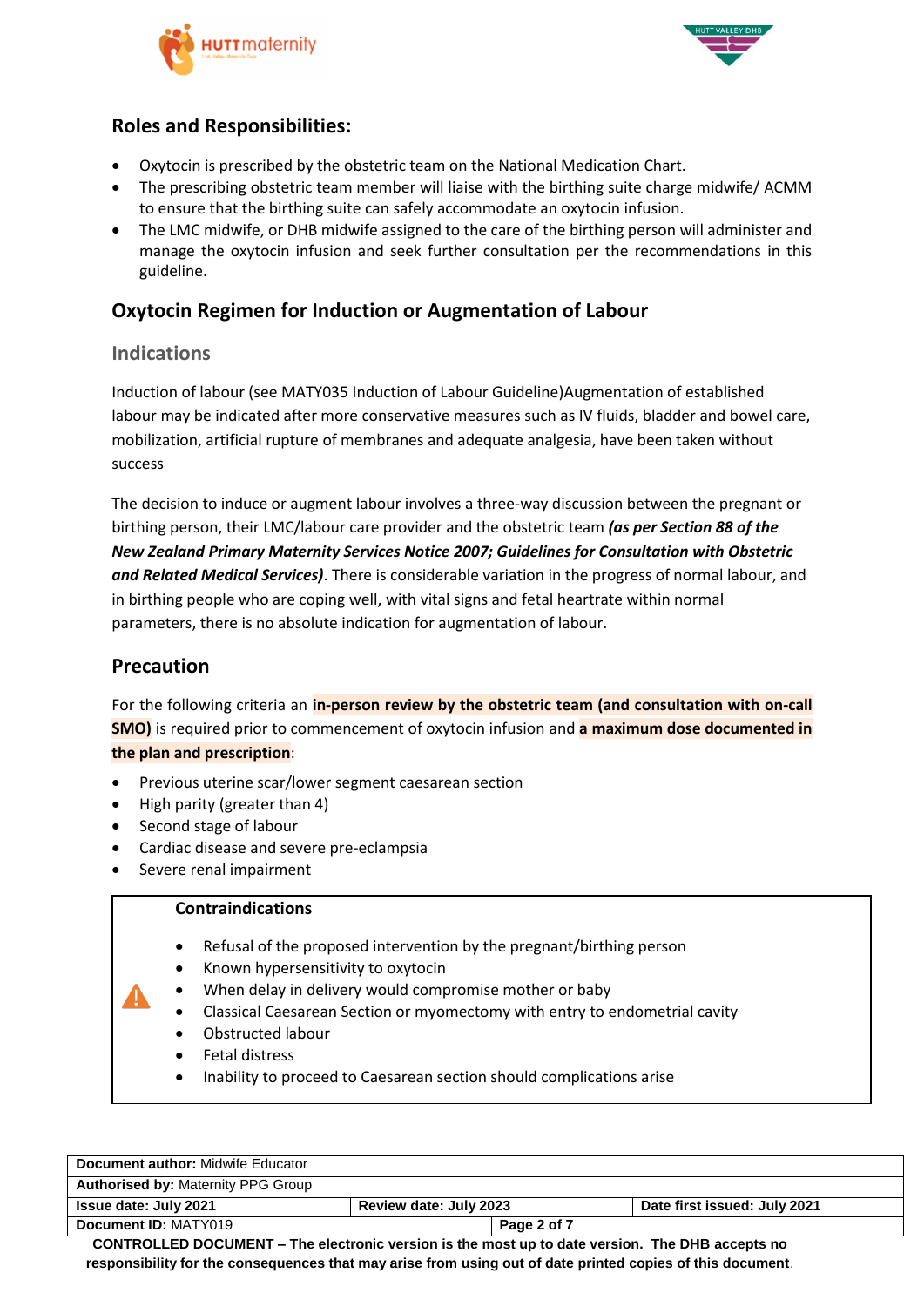



## **Risks**

- Failure to progress due to subclinical oxytocin augmentation
- Uterine hyperstimulation
- Uterine rupture
- Fluid overload and congestive heart failure
- Fetal distress
- Prolonged infusion with oxytocin may predispose the birthing person to a postpartum haemorrhage

## **Oxytocin Augmentation Management**

The following considerations should also be taken **prior to commencement**:

- It is recommended that membranes are artificially ruptured prior to use of oxytocin unless artificial rupture of membranes is contraindicated (i.e. HIV)
- Labour strategies are advised to prevent to prevent pregnant people from experiencing restricted movement once augmentation has commenced.
- Oxytocin augmentation may increase the need for epidural anaesthesia for pain management plan during labour.

### **Equipment**

- 10iu and 5iu oxytocin ampoules
- 2ml syringe and blunt fill needle
- 250ml Normal Saline
- 1000ml Normal Saline or Compound Sodium Lactate
- Two IV giving sets
- One Y Extension Set/Luer Lock with backcheck valves
- Two IV pumps on pole, or one multi-channel pump

### **Procedure**

- 1. Oxytocin is prescribed by the obstetric team for induction of labour, or augmentation of labour following consultation by a midwife for labour slow progress in established labour. The oxytocin protocol in inductions of labour is used in conjunction with MATY035 Induction of Labour Guideline.
- 2. The oxytocin IV infusion will be set up in the drug room and attached to the pump. The infusion must be double-checked by two midwives using the medication chart.
- 3. 15iu of oxytocin is drawn up and added to the 250ml Normal Saline and a "Medicine Added" sticker is placed on the bag.
- 4. The oxytocin infusion line will be labelled with a "Medicine Added" sticker, placed around the oxytocin line as close as possible to the IV cannula, and immediately prior to where the line enters the IV pump.Normal saline or Compound sodium lactate will be set up through a second pump, or the second channel of a multi-channel pump, at 125ml/h. The rate may be increased at the discretion of the attending clinician where indicated, but should be discussed with obstetric staff where the labouring person is at increased risk of fluid overload (e.g., pre-eclampsia, reduced urine output.)

| Document author: Midwife Educator         |                        |             |                              |
|-------------------------------------------|------------------------|-------------|------------------------------|
| <b>Authorised by: Maternity PPG Group</b> |                        |             |                              |
| <b>Issue date: July 2021</b>              | Review date: July 2023 |             | Date first issued: July 2021 |
| Document ID: MATY019                      |                        | Page 3 of 7 |                              |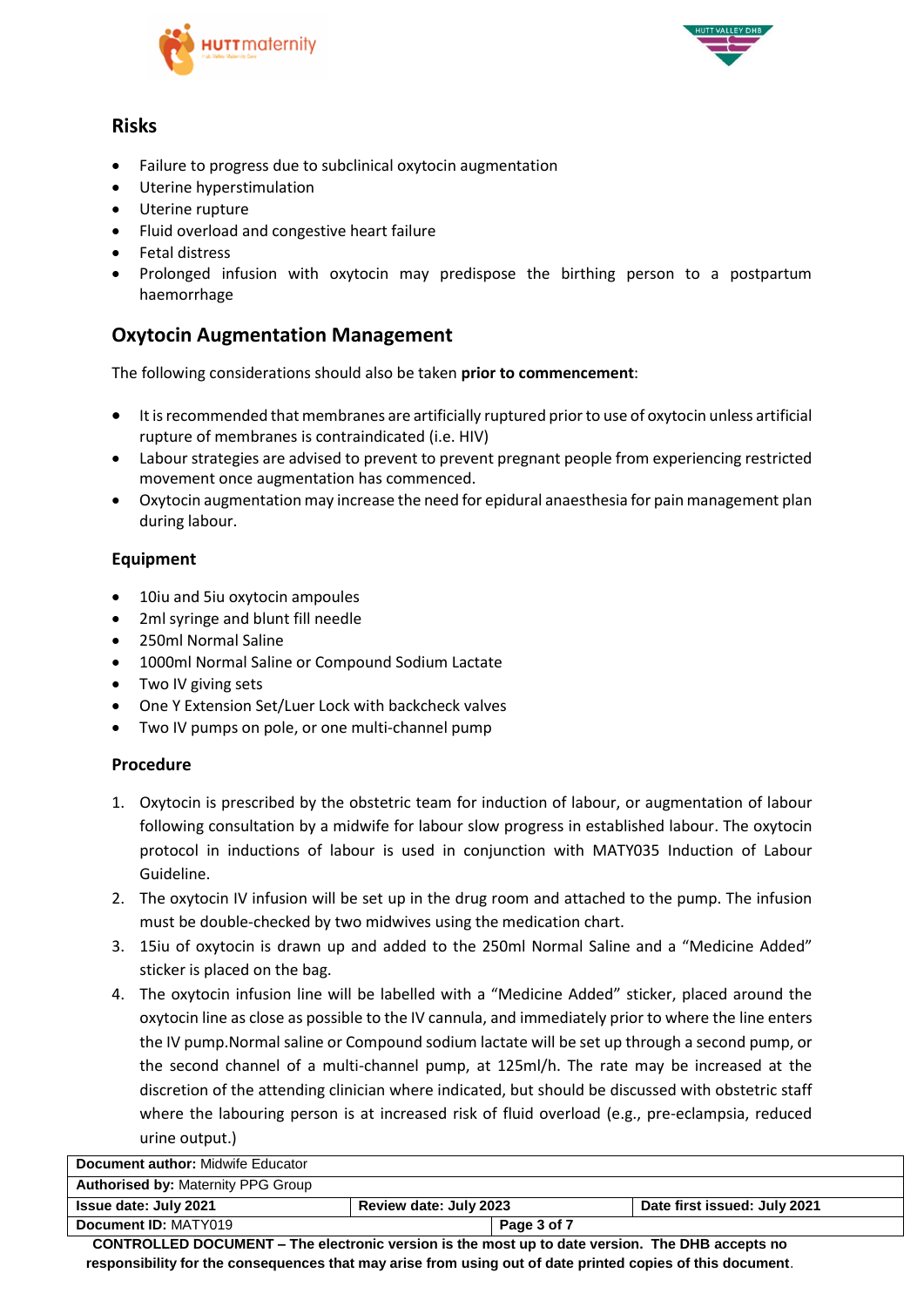



- 5. The two tubes are connected to a Y Extension Set/Luer Lock with backcheck valves.
- 6. The oxytocin infusion is primed to the midpoint of the Y Extension Set first, and normal saline is primed second, **ensuring that the common tube of the Y Extension set is primed with Normal Saline, NOT oxytocin**.
- 7. In the birthing room two clinicians will check that they have the right person, right rate, and that the tubing is primed and connected correctly via the Y Extension Set to the correct peripheral IV cannula, before commencing both infusions through pumps.
- 8. Commence oxytocin infusion at 2.0 mIU/min per regimen below.

### **Oxytocin regimen: 15 international units Oxytocin in 250mls of Normal Saline (60IU/L)**

| <b>Minutes After</b><br><b>Starting</b> | <b>Volumetric Pump</b><br><b>Setting</b> | Milli-IU/min   |
|-----------------------------------------|------------------------------------------|----------------|
| 0                                       | $2.0$ ml/hr                              | $2.0$ mIU/min  |
| $\geq 30$                               | $4.0$ ml/hr                              | $4.0$ mIU/min  |
| $\geq 60$                               | $6.0$ ml/hr                              | $6.0$ mIU/min  |
| $\geq 90$                               | $8.0$ ml/hr                              | 8.0 mIU/min    |
| >120                                    | $12.0$ ml/hr                             | 12.0 mIU/min   |
| >150                                    | $16.0$ ml/hr                             | 16.0 mIU/min   |
| >180                                    | 20.0 ml/hr                               | $20.0$ mIU/min |
| >210                                    | 24.0 ml/hr                               | $24.0$ mIU/min |
| $\geq$ 240                              | 28.0 ml/hr                               | 28.0 mIU/min   |
| $\geq$ 270                              | 32.0 ml/hr                               | $32.0$ mIU/min |

### **Clinical management during oxytocin infusions**

- Provide one-to-one midwifery care
- Use continuous EFM once oxytocin infusion commenced (see MATY022 Fetal heart rate monitoring in the antenatal and intrapartum period)
- Commence partogram once oxytocin infusion is commenced
- Titrate dose according to dosage table every **30 minutes**to achieve 3-4 strong regular contractions (lasting 45-60 seconds) in 10 minutes, to a maximum dose of 32ml/hr (32 milliunits/min)
- Assess maternal observations and FHR prior to any increase in the infusion rate
- Monitor:
	- o Frequency and strength of contractions **by palpation every 30 minutes**
	- o Temperature: **2 hourly**
	- o Blood pressure: **hourly**
	- o Pulse: **hourly**
	- o Vaginal loss: **hourly**
	- o Progress in labour by vaginal assessment: *generally* **four hours after commencement of oxytocin and every 2-4 hours thereafter**

| <b>Document author:</b> Midwife Educator                                                       |                        |             |                              |
|------------------------------------------------------------------------------------------------|------------------------|-------------|------------------------------|
| <b>Authorised by: Maternity PPG Group</b>                                                      |                        |             |                              |
| <b>Issue date: July 2021</b>                                                                   | Review date: July 2023 |             | Date first issued: July 2021 |
| Document ID: MATY019                                                                           |                        | Page 4 of 7 |                              |
| CONTROLLED DOCUMENT. The electronic version is the meet up to date version. The DUR seconts no |                        |             |                              |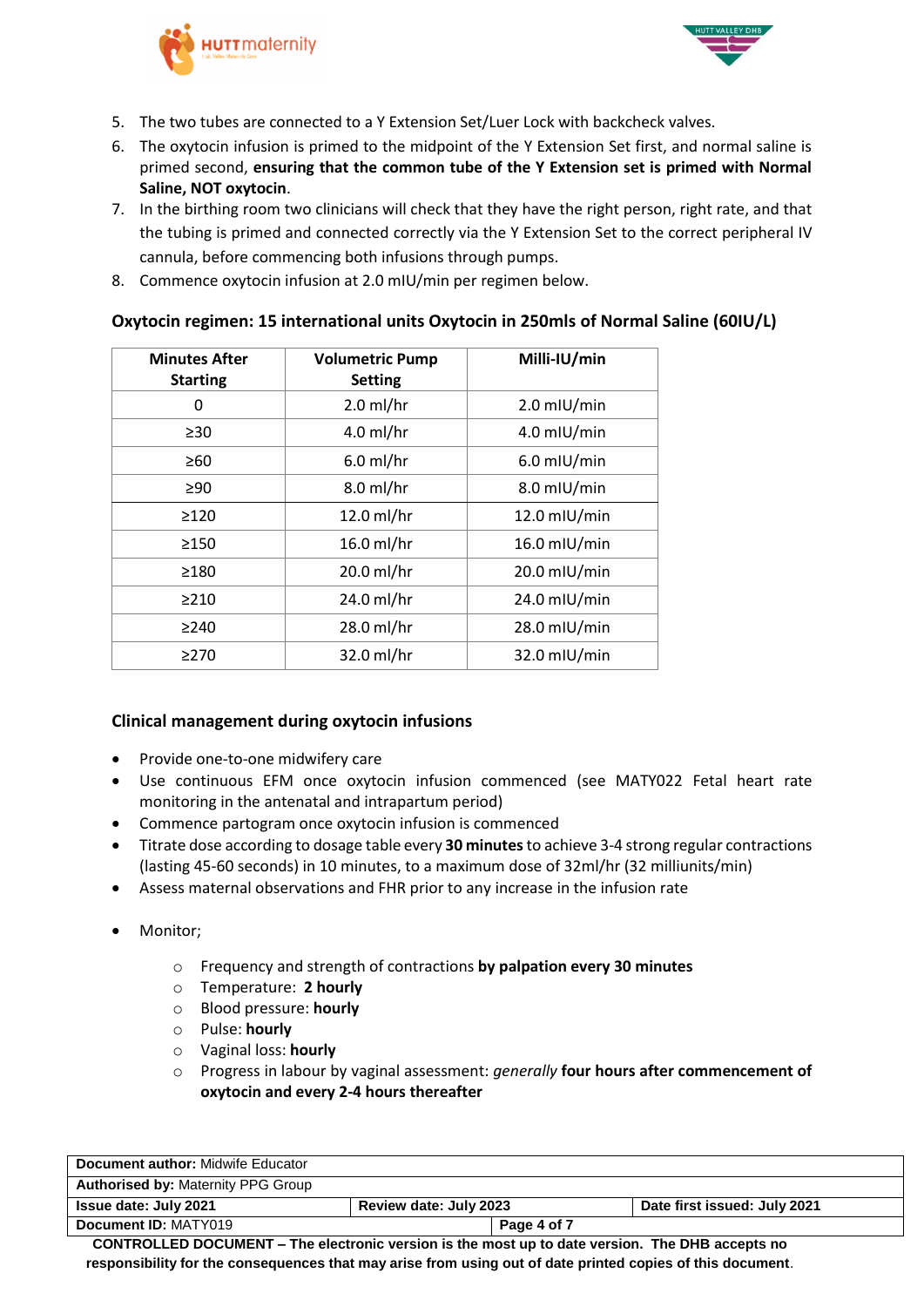



- Maintain fluid balance, as water intoxication may result from prolonged infusion (rare with the use of isotonic solutions)
- Document every change in dose in written notes AND on CTG trace; clinicians may choose to use the form in Appendix 1 to keep track of oxytocin increases and decreases at a glance, but must formally document dose changes.
- Assess pain relief requirements

#### **Reduce the infusion in the presence of;**

- Uterine hypertonic contractions or tachysystole
- Abnormal non-hypoxic CTG reading

#### **Stop the infusion in the presence of;**

- Uterine hyperstimulation (uterine hypertonic contractions or tachysystole with associated fetal heart rate abnormalities)
- Persistent abnormal CTG trace after reduction in oxytocin infusion rate
- Prolonged decelerations
- Fetal bradycardia
	- Complicated variable decelerations
	- Sinusoidal pattern
- Antepartum haemorrhage
- Suspected uterine rupture
- Abnormal fetal scalp lactate

#### **When an oxytocin infusion is stopped for any of the above reasons;**

- Place labouring person in left lateral
- Arrange urgent obstetric review
- Consider fetal scalp lactate where appropriate (see MATY093 Fetal Blood Sampling Policy)
- Consider need for increased rate of fluid administration
- Consider need for terbutaline for tocolysis (see MATY071 Uterine Hyperstimulation Policy)
- Ensure an obstetric plan is documented for time of recommencement and recommended dose of oxytocin

#### **Indications for further consultation with an obstetric SMO include;**

- >5 hours of oxytocin infusion without regular established pattern of contractions
- Poor ongoing progress over four hours despite optimal oxytocin administration
- Completion of first oxytocin infusion (250ml) without imminent birth

#### **Following Oxytocin administration for induction or augmentation**

Active management of the third stage is warranted for all people who have had oxytocin prescribed for induction or augmentation of labour. Discontinue the oxytocin infusion at birth and administer an oxytocin bolus by IV or IM injection per MATY001 Active Management of Third Stage.

| <b>Document author: Midwife Educator</b>  |                        |                              |
|-------------------------------------------|------------------------|------------------------------|
| <b>Authorised by: Maternity PPG Group</b> |                        |                              |
| Issue date: July 2021                     | Review date: July 2023 | Date first issued: July 2021 |
| Document ID: MATY019                      | Page 5 of 7            |                              |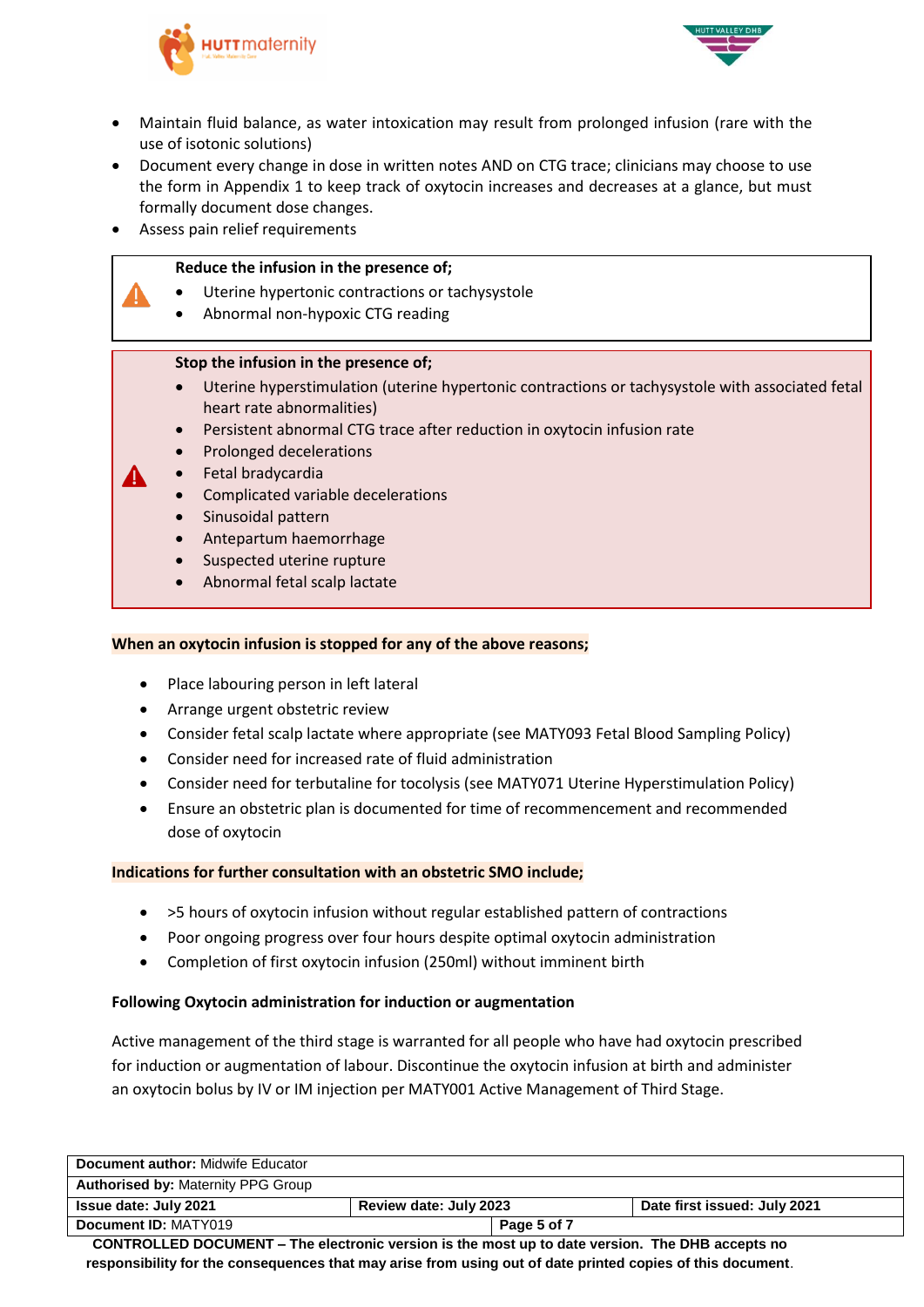



## **Informed Consent:**

The right of a consumer to make an informed choice and give informed consent, including the right to refuse medical treatment, is enshrined in law and in the Code of Health and Disability Consumers' Rights in New Zealand. This means that a woman can choose to decline treatment, referral to another practitioner, or transfer of clinical responsibility. If this occurs follow the process map on page 18 of the Referral Guidelines (Ministry of Health, 2012).

## **Tangata Whenua Statement:**

The Women's Health Service recognises the rights and responsibilities of Māori as tangata whenua and Treaty Partners. This allows and acknowledges the importance of cultural diversity in all aspects of our care and practice in Aotearoa New Zealand.

As stated i[n Te Pae Amorangi](http://www.huttvalleydhb.org.nz/about-us/reports-and-publications/te-pae-amorangi/) (Hutt Valley DHB Māori Health Strategy) 2018-2027, Hutt DHB as a Crown agency is committed to our role in maintaining active relationships with iwi, under Te Tiriti o Waitangi. This strategy recognises the established principles of Partnership, Participation and Protection and recognises steps towards the reviewed interpretation of Te Tiriti principles to date (from the [Wai 2575](https://www.health.govt.nz/our-work/populations/maori-health/wai-2575-health-services-and-outcomes-kaupapa-inquiry) claim into health). These are tino rangatiratanga, equity, active protection, partnership and options.

Attention in particular is drawn to:

- **Article one – Kāwanatanga**: actively engaging and working alongside with local iwi through the Hutt Valley Maori Health Unit
- **Article two – Tino Rangatiratanga**: Self-autonomy, self-determination; the responsibility to enable Māori to exercise their authority over their own health, determinants and definition of health
- **Article three – Ōritetanga**: equal health outcomes of peoples; ensuring that policy, guidelines or programmes do not further perpetuate any inequity
- **Article four (the 'oral clause') – Wairuatanga**: spirituality; thriving as Māori and the importance of health providers understanding health in te ao Māori (the Māori world), acknowledging the interconnectedness and inter-relationship of all living and non-living things.

| Document author: Midwife Educator                                                                                |                        |             |                              |
|------------------------------------------------------------------------------------------------------------------|------------------------|-------------|------------------------------|
| <b>Authorised by: Maternity PPG Group</b>                                                                        |                        |             |                              |
| <b>Issue date: July 2021</b>                                                                                     | Review date: July 2023 |             | Date first issued: July 2021 |
| Document ID: MATY019                                                                                             |                        | Page 6 of 7 |                              |
| CONTROLLER BOOUSENT<br>- 王氏 coloration to constant to the model control data constant. 王氏: BIIB are controled on |                        |             |                              |